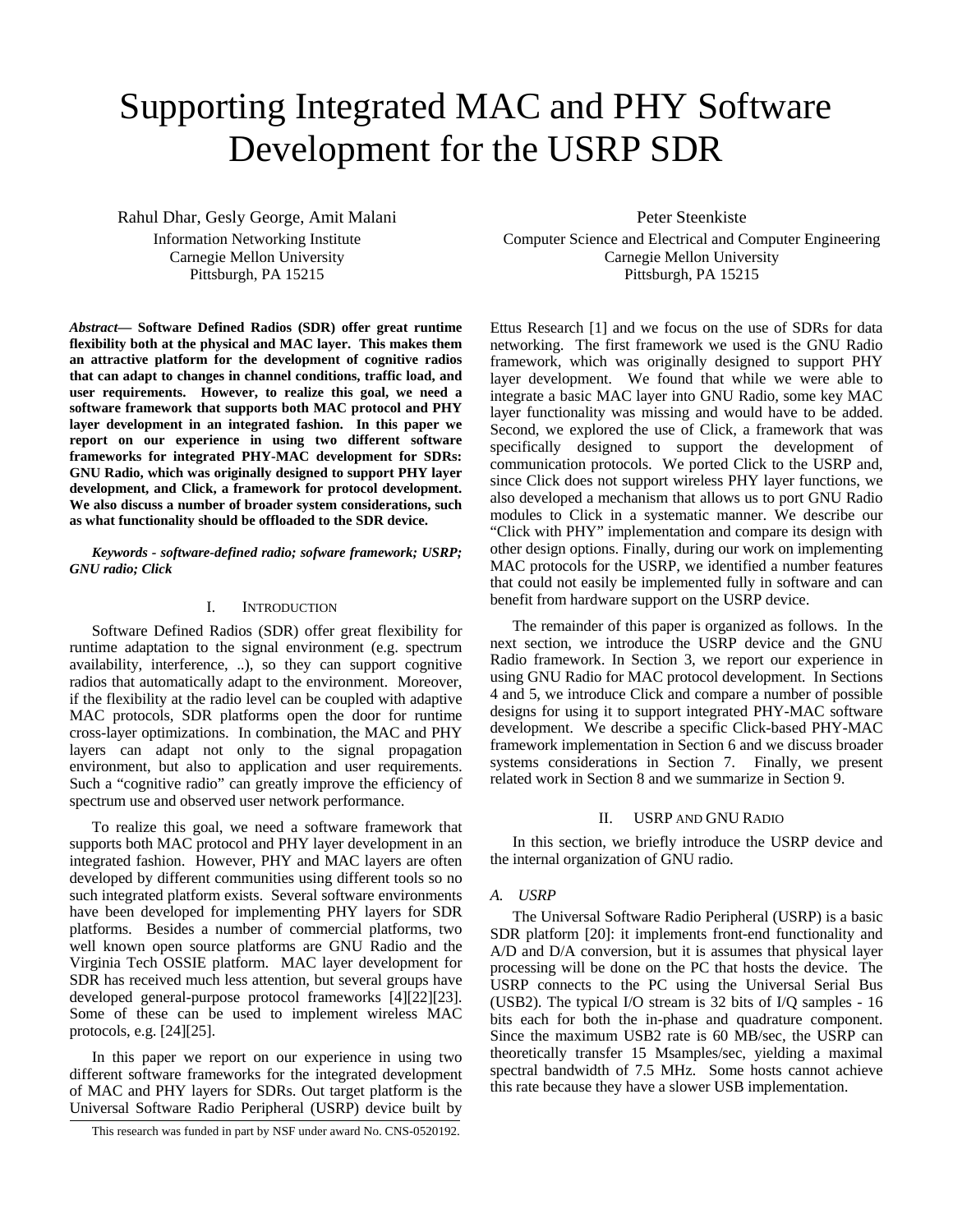

Figure 1. Block Diagram of the USRP (from [18])

The USRP device (Figure 1) consists of a motherboard containing up to four high speed 12-bit 64M samples/sec Analog to Digital Converters (ADC), four high speed 14-bit 64M samples/sec Digital to Analog Converters (DAC), an Altera FPGA and a programmable Cypress FX2 USB 2.0 controller. The ADCs, DACs and the FPGA together provide support for IF processing. The FPGA on the board provides four Digital Up Converters (DUC) and four Digital Down Converters (DDC) to shift frequencies from the baseband to the required frequency. This means that the RF regions handled by the daughter cards can be split into one, two, or four channels. The FPGA can be reprogrammed to provide additional functionality. The USRP provides data buffers in both the FX2 and the FPGA. Both components maintain separate buffers for the TX and RX paths. The FX2 provides 2 KB each for TX and RX, and the FPGA provides an additional 4 KB each.

RF front ends are attached in the form of daughter cards. Various daughter cards are available on the Ettus web site. The cards that are most relevant for data networking include the basic, Flex400, and Flex2400 cards; they operate at coax, 400- 500 MHz, and 2300-2700 MHz frequencies, respectively. The research presented in this paper uses the basic card since it was the only card that was available when the research started.

The USRP uses the GNU Radio framework for PHY layer processing on the PC. We describe GNU Radio next.

#### *B. GNU Radio*

GNU Radio is an open source toolkit for building software radios [9]. It is designed to run on desktop computers and, combined with minimal hardware, allows the construction of simple software radios. The project was started in early 2000 by Eric Blossom and has evolved into a mature software infrastructure that is used by a large community of developers.

The GNU Radio signal processing library provides signal processing blocks for modulation, demodulation, filtering, and I/O operations such as file access. In addition, it also provides blocks for communicating with the USRP. New blocks can be added as needed. A radio is built by connecting these blocks to form a *flowgraph*. This flowgraph is a directed acyclic graph in which the vertices are the *GNU Radio blocks* and the edges correspond to data *streams*. Figure 2 shows how a FIR Filter, Quadrature Demodulator and Audio Sink are connected in a flowgraph to form a simple FM receiver. Programming in the GNU Radio platform uses a combination of C++ and Python: the processing blocks are implemented in C++ while the flowgraph and the applications that sit on top are developed in Python. We now briefly elaborate on key properties of both processing blocks and flowgraphs.



Figure 2. GNU Radio flowgraph for a simple FM Receiver

**Processing blocks** - Generally blocks operate on continuous streams of data. Most blocks have a set of input and output streams: they consume data from their input streams to generate data for their output streams. Special blocks, called *sources* and *sinks*, only produce or consume data, respectively. Examples of sources are blocks that read from USRP RX ports, sockets and file descriptors. Similarly, sinks include blocks that write to USRP TX ports, sockets and file descriptors. Each block has an input and output signature (IO signatures) that defines the minimum and maximum number of input and output streams it can have, as well as the size of the data type on the input and output streams.

Each block defines a work function that operates on its input to produce output streams. In order to help the scheduler decide when to call the work function, blocks also provide forecast functions that tell the runtime system the number of input items it requires to produce a number of output items and how many output items it can produce given a number of input items. At runtime, blocks tell the system how many input (output) items they consumed (produced). Blocks may consume data on each input stream at a different rate, but all output streams must produce data at the same rate.

**Data buffers** – The input and output streams of a block have buffers associated with them. Each input stream has a read buffer, from which the block reads data for processing. Similarly, after processing, blocks write data to the appropriate write buffers of its output streams. The data buffers are used to implement the edges in the flowgraph: the input buffers for a block are the output buffers of the upstream block in the flowgraph. GNU Radio buffers are single writer, multiple reader FIFOs.

**Flowgraph mechanisms** – Users build a radio by defining a flowgraph using the connect function. The connect function specifies how the output stream(s) of a processing block connects to the input stream of one or more downstream blocks. The flowgraph mechanism then automatically builds the flowgraph; the details of this process are hidden from the user. An key function during flow graph construction is the allocation of data buffers to connect neighboring blocks. The buffer allocation algorithm considers the input and output block sizes used by blocks and the relative rate at which blocks consume and produce items on their input and output streams. Once buffers have been allocated, they are connected with the input and output streams of the appropriate blocks.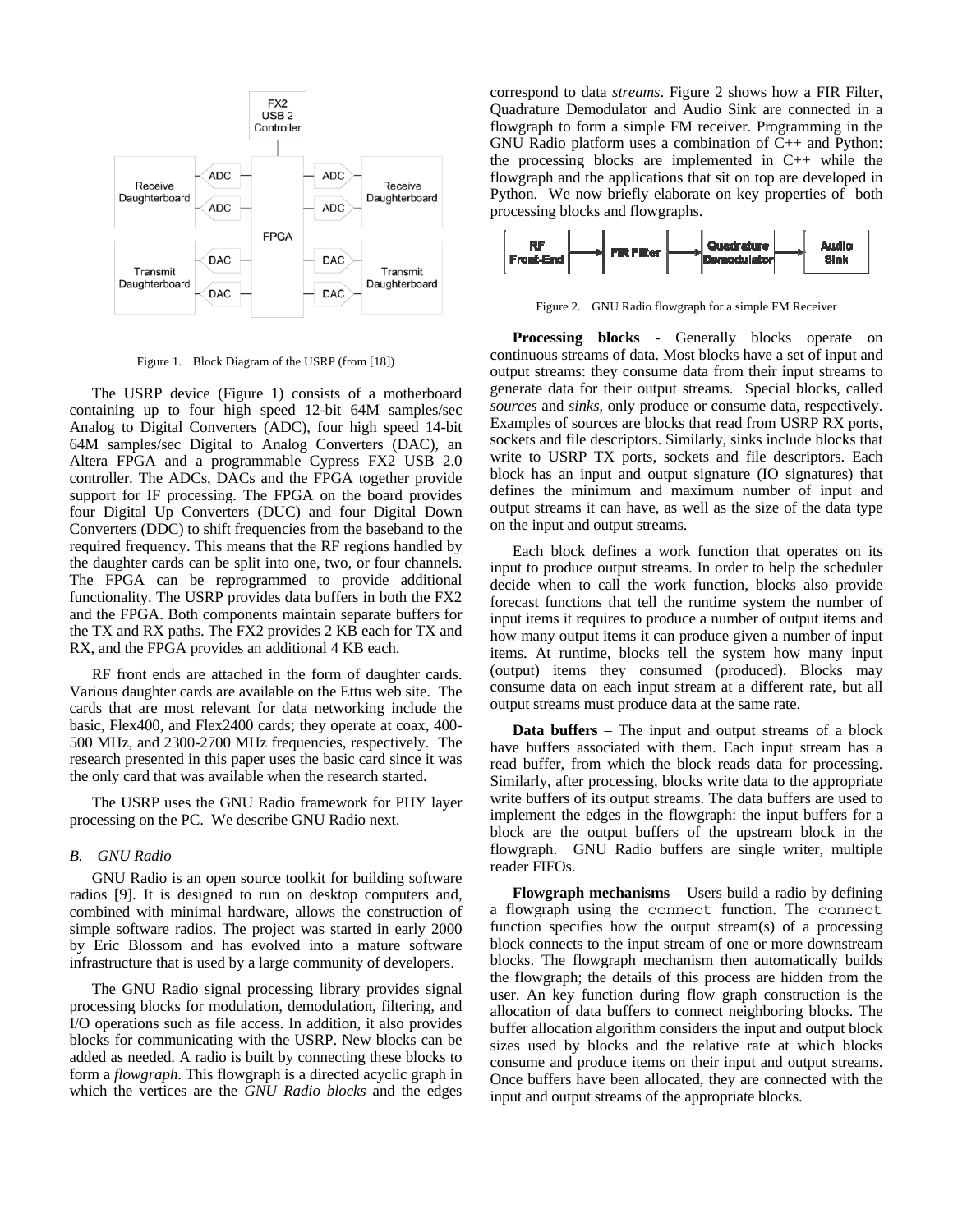

Figure 3. Flowgraph for MAC protocol

**Scheduler** - The GNU Radio scheduler executes the graph that was built by the flowgraph mechanism. It is implemented as a single thread that loops over all the blocks in the graph, executing each block sequentially until all the data has been consumed. During the execution, the scheduler queries each block for its input requirements and it uses the abovementioned forecast functions to determine how much data the block can consume from its available input. If sufficient data is available in the input buffers, the schedule calls the block's work function. If a block does not have sufficient input, the scheduler simply moves on to the next block in the graph. Skipped blocks will be executed later, when more input data is available. The scheduler is designed to operate on continuous data streams.

## III. SUPPORTING MAC DEVELOPMENT

In this section we report our experience in adding a CSMA/CA MAC protocol to GNU Radio. This research was done in Spring 2005, using GNU Radio version 2.5.

#### *A. MAC development in GNU Radio*

The MAC protocol is often specified as a state machine that defines what actions must be taken in response to specific events. Our state machine (Figure 4) represents a very simple protocol that handles only one frame at a time and rejects all frames except the one that it expects. It does not implement timeouts since they are not supported by GNU Radio. It has four states: IDLE, WAIT FOR CTS, WAIT FOR DATA, and WAIT FOR DATA-ACK. The state machine starts in the IDLE state, where it waits for a frame to arrive via a message queue (MQ). A frame can either be a locally generated frame or an RTS from a remote node. The state machine handles incoming frames before locally generated frames. The WAIT FOR DATA-ACK state is interesting because it can transition to one of three states after processing a DATA-ACK. If there is an RTS in the MQ for local frames, it transmits it and enters the WAIT FOR CTS state. If there is a pending RTS from another node, it emits a CTS and enters the WAIT FOR DATA state. If there are no frames in either MQ, it returns to the IDLE state.

**Flowgraph** – The simplest way to realize the MAC protocol is as a single block that implements the state machine. This block would combine the transmit and receive data paths and it would have separate input channels for locally generated and incoming frames. This design is however not possible because of constraints placed on GNU Radio flowgraphs. For example, all input channels must have the same data rate.



Figure 4. State diagram for simple CSMA/CA MAC protocol

The alternative is to implement separate pipelines for transmit and receive, as is shown in Figure 3. Not only do the transmit and receive data paths execute in their own threads, but the state machine and frame emission process also runs in a separate thread. This is necessary to allow the state machine to block (e.g., on I/O or on a pseudo-timer) without halting any frames that have already been marked for transmission. In order to make sure these three functions can execute independently, we use a Message Queue (MQ) Hub. This block takes in data and enqueues it in a message queue, as shown by the dashed lines. It acts as a sink, causing any path that uses it as a terminal to be executed as a thread.

**Framing** - We use a very simple frame format. The header includes the following fields: synchronization field, source and destination address, sequence number, frame type, payload length, and checksum. This is followed by the payload and optional padding. Because of restrictions in the GNU Radio blocks we used for coding, all packets are 128 bytes long. The first field is a synchronization code with good autocorrelation properties that allows the receiver to lock on to the packet.

Data to be transmitted is passed to GNU Radio via a file descriptor. The Local Source block breaks the data stream into blocks of MaxPayloadSize/2 bytes. For each pair of blocks it creates two packets: an RTS and a data packet of length MaxPayloadSize. Data received from the network is converted to a byte stream by the correlator and converted into frames by the reframer block. The reframer drops the synchronization field and passes the block to the frame checker block for validation. Validation entails verifying the checksum, ensuring the frame type is valid, and checking the destination address. Validated frames are enqueued in the MQ Hub, where they are read by the state machine. For coding and modulation we used existing GNU Radio blocks: the NRZ block for coding and the GMSK or FSK blocks for modulation [2].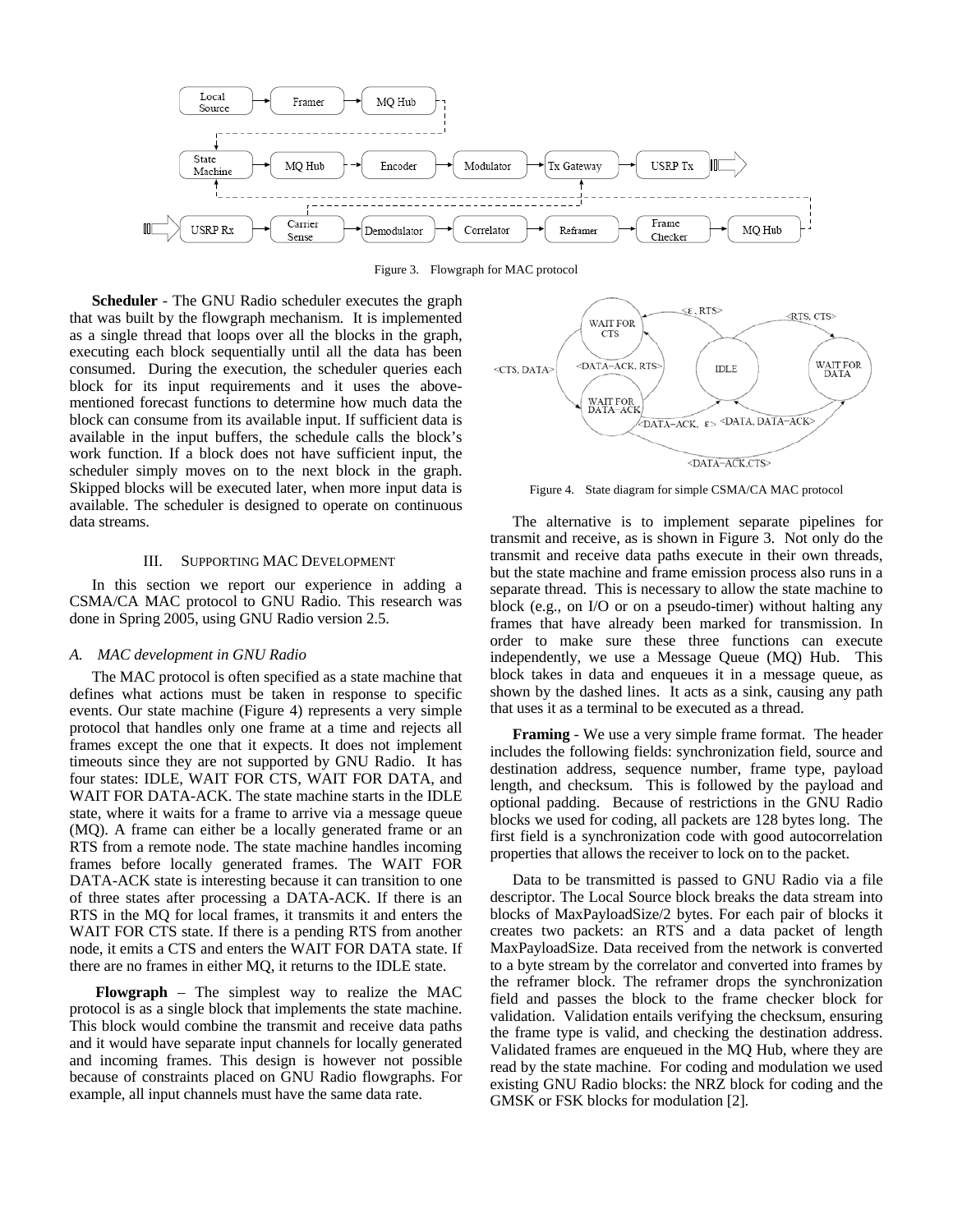**Carrier Sense** - The Carrier Sense block receives the sampled signal from the USRP RX port and calculates its power. If the power is greater than the carrier sense threshold thresh, it signals that a carrier is present. If the power drops below thresh, it signals that there is no carrier. Signaling is performed by sending a message to the Tx Gateway block, which keep track of whether a carrier is present of not. It only allows data to be transmitted if no carrier is present. Otherwise, it delays transmission until it receives the NOCARRIER message from the carrier sense block.

It turned out to be difficult to use Carrier Sense because when using the basic daughter cards, the hardware continues to transmit between packets. An alternative is to use virtual carrier sense: the receiver continuously tries to decode frames and it reports that the channel is idle if no frame is detected.

**Testing** – Running the MAC protocol over the USRP using the basic cards turned out to be challenging. As discussed in more detail below, the USRP basic cards we used were designed to operate in stream mode and it was difficult to use them in packet mode in a reliable manner. Moreover, the lack of timers made it difficult to recover from errors. For this reason, we mostly debugged and tested the MAC protocol without the hardware. We ran two versions of GNU Radio, representing two nodes, on the same PC and connected their transmit and receive blocks back-to-back using named pipes.

# *B. Lessons learned*

USRP and GNU Radio proved to be excellent platforms for experimenting with software radio. Even though we used both platforms in ways that clearly fell outside the scope of their original design, we were able to complete a basic MAC-PHY protocol. However, we did find that some MAC protocol features were difficult or impossible to implement in GNU Radio. We give an overview in this section; more details can be found in [2].

The GNU Radio framework is well suited for implementing independent transmit or receive data paths, e.g. an FM receiver, but MAC protocols often need to transmit and receive in a coordinated fashion. Unfortunately, the GNU Radio scheduler executes the flow graph sequentially from a source to a sink, so combining transmit and receive functions in a single flowgraph is difficult. While it is possible to combine flowgraphs, as we described above, there is no mechanism to explicitly coordinate them, e.g. to force a transmit immediately after a receive.

GNU Radio was designed to support signal processing on continuous data streams. There is no concept of (fixed or variable sized) packets or frames. The stream-centric design is most prominent in the flowgraph mechanisms, specifically buffer management and scheduling. Flowgraphs are a direct realization of radio block diagrams, so they are a perfect fit for radio design. One of their benefits is that buffer sizes can be left unspecified and can be automatically derived based on the data units and relative rates of the input and output streams of blocks. Unfortunately, this does not work well for frames, since the relationship between frames and groups of bytes or signal samples is highly variable. For example, a block may not know a priori how many bytes it needs to consume on its

input stream to generate a frame on its output stream; it may need to interpret the packet header first.

Similarly, flowgraphs support the automatic scheduling of processing blocks based on input and output properties of blocks. MAC protocols have however more complex scheduling requirements that cannot be automatically derived. Also, MAC protocols may want control over the scheduling of different actions (e.g. sending versus receiving). Finally, at specific points in the stack, a MAC protocol may want to processes frames in non-FIFO order (e.g. based on priority). Unfortunately, GNU buffers only support FIFO access, which is sufficient for signal processing.

Since GNU Radio was designed for signal processing, it does not provide support for maintaining global state. MAC protocols generally maintain a state machine, which is updated by both the transmit and receive paths and is used to coordinate access to the shared medium. Moreover, MAC protocols often need to keep per-flow or per-destination state, e.g. transmission parameters, flow control information, bandwidth use, etc. Finally, the GNU Radio framework lacks the concepts of time and timers. MAC protocols need support for timers, for example, to implement back off mechanisms, various interframe gaps, or TDMA-style gaps.

## *C. Discussion*

Given that GNU Radio was designed for PHY layer processing, and given the big differences in the requirements for the PHY and MAC layers, it should not be a surprise that GNU Radio does not support MAC protocol development "out of the box". This leaves us with two alternatives to support integrated PHY and MAC layers processing: either we can extend GNU Radio with MAC layer support, or we leverage an existing protocol framework for MAC layer support. The first option is being explored by a group at BBN (see Section VIII). We explore the second option in the remainder of this paper.

## IV. CLICK OVERVIEW

Click is an open-source, modular software architecture for building reconfigurable routers [4]. We selected Click because it has been fairly widely adopted and has been successfully used to implement a variety of network protocols. In this section we give an overview of Click's internal structure.

## *A. Click overview*

Click routers are built from fine-grained components, called *elements*, that perform packet processing [5]. A protocol is built as a directed graph of elements. The graph's edges, called *connections*, represent possible paths for packet handoff between elements. Elements can have any number of input and output *ports* that are used to connect elements together, as described below. Elements have an optional configuration string that can be used to specify parameters during initialization. The Click distribution provides a large number of elements implementing common routing functions, e.g. device handling, routing table lookup, queuing, etc. Click is implemented in C++ and it can be run as a kernel module as well as a user-level process.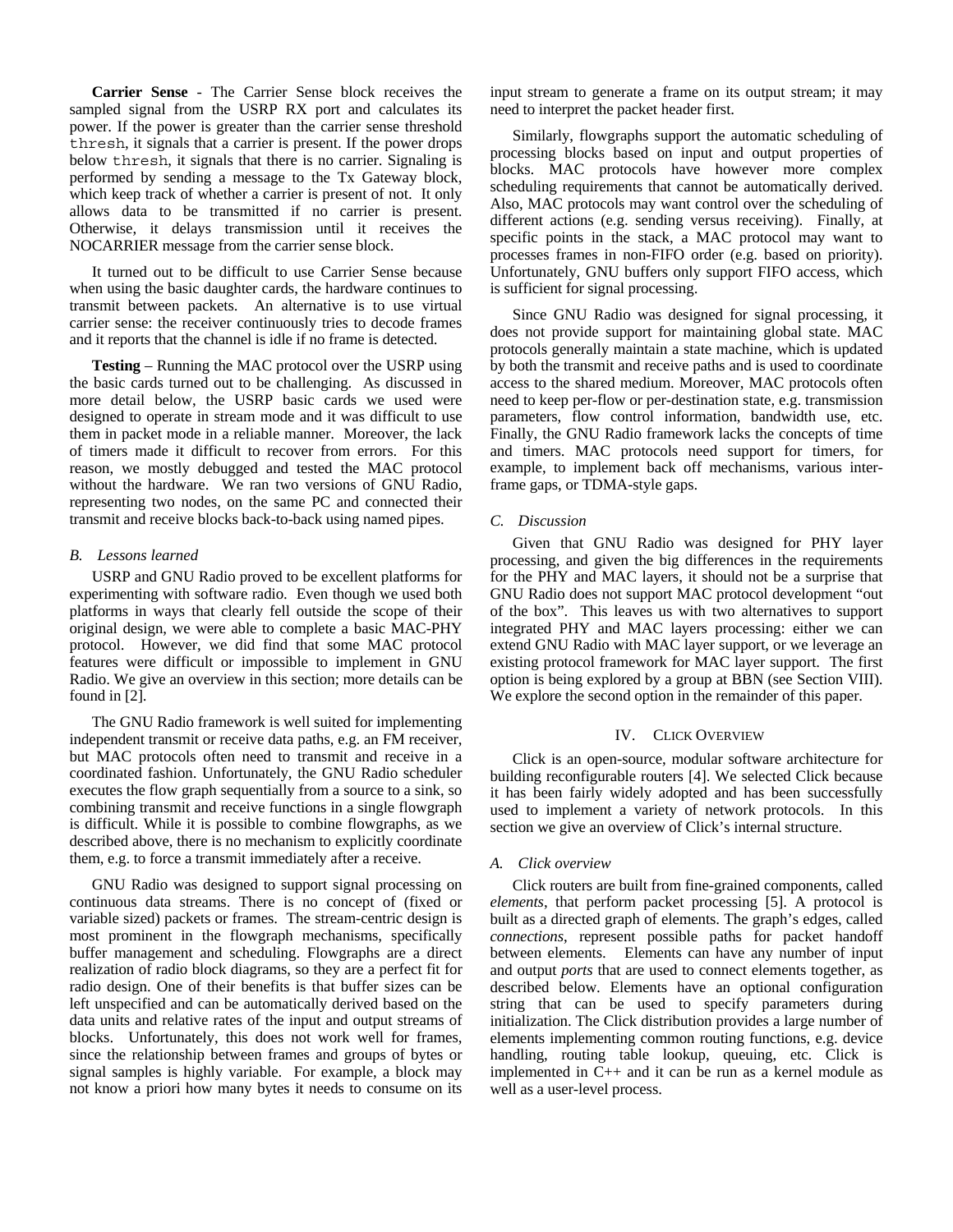Click supports two types of connections: *push* and *pull*. They implement complementary forms of packet transfer. Both are implemented as procedure calls. On a push connection, the source initiates a packet transfer downstream to the destination element. In contrast, on a pull connection, the packet transfer is initiated by the destination element. Through a series of upstream packet transfer requests, it asks the source element to return a packet, if available. Figure 5 shows a Click router configuration that has both push and pull connections. Packets are transferred between adjacent elements as part of the *push(p)* calls and as part of the *return* from the *pull()* calls.



Figure 5. Push and Pull Connections (from [4])

Connections between elements are determined by the types of the ports at its endpoints. All ports of an element are either *pull* ports or *push* ports. A pull connection sits between two push ports while a pull connection connects two pull ports. One cannot have a connection between a push port and a pull port. Elements can also have *agnostic* ports, which behave as push or pull ports, depending on what port they are connected to.

Click elements do not have implicit queues on their input or output ports. Queues that store packets are implemented by a separate *Queue* element. This gives the developer the flexibility to decide where and how packets should be stored in the router. A *Queue* element has a push input port and a pull output port; the push input port enqueues pushed packets and the output port dequeues pulled packets and returns them. The middle element in Figure 5 is a Queue element.

Click supports both explicit and implicit scheduling. Elements that require special access to the CPU are explicitly scheduling using either *Tasks* or *Timers*. Elements that require frequent access to the CPU are defined as tasks and are placed on a task queue. The Click router processes the task queue in a loop one element at a time. The task queue is scheduled with the flexible and light weight stride scheduling algorithm [5]. Any element that frequently initiates push or pull requests without receiving a corresponding request should be placed on the task queue. In Figure 5, the *FromDevice* and *ToDevice* are scheduled as tasks since they need to be executed frequently. Elements that should execute at a specific time can be scheduled using timers. An element can have any number of active timers. When a timer fires, it executes an arbitrary function defined by the user. Timers are checked relatively infrequently [6], so there could be a considerable delay between a timer's nominal expiration time and the actual time it runs. Since Click uses cooperative scheduling, timer callbacks should run for only a short period of time.

Most elements in Click are implicitly scheduled by the push/pull connections between elements. When an element placed on the task queue is processed, it initiates a sequence of either push or pull requests that invoke each element in the graph. All the elements in Figure 5, other than *FromDevice* and *ToDevice*, are implicitly scheduled using push and pull.

Table I summarizes the differences and similarities between Click and GNU Radio.

TABLE I. COMPARISON BETWEEN GNU RADIO AND CLICK

| <b>GNU Radio</b>                                                                          | Click                                                                                       |
|-------------------------------------------------------------------------------------------|---------------------------------------------------------------------------------------------|
| Executes a directed graph                                                                 | Executes a directed graph                                                                   |
| Blocks process data streams                                                               | Elements process packets                                                                    |
| Blocks are written in $C++$                                                               | Elements are written in $C_{++}$                                                            |
| Buffer management is implicit<br>- managed by the flow graph<br>mechanism                 | Buffer management is explicit -<br>managed by a Queue element                               |
| Each block is explicitly<br>scheduled by the scheduler;<br>there is no support for timers | Most elements are scheduled<br>using push/pull; elements can<br>also be triggered by timers |
| The flowgraph mechanism and<br>scheduler together manage the<br>internal buffers          | Buffer management is done by<br>the queue element.                                          |

## V. CLICK AND GNU RADIO INTEGRATION ALTERNATIVES

We describe three different ways of combining GNU Radio and Click and compare them with respect to development cost. More specifically, there are three types of development activity we need to consider:

- Development of a protocol stack with both MAC and PHY layer blocks in Click for use with the USRP
- Porting GNU Radio blocks to Click
- Development of the integrated Click/GNU framework and its maintenance as new release of Click and GNU radio become available.

Our priority is to optimize the first type of development, i.e. it should be relatively easy to build integrated PHY-MAC protocol stacks for USRP. In this context, "easy" means that it requires a small number of lines of code and only a minimal understanding of the framework to use GNU Radio blocks. Initial porting effort has the lowest priority.

We now discuss the three design alternatives in more detail. Two of these integrate GNU Radio PHY blocks into Click, either by encapsulating a GNU Radio flowgraph in a single Click element or by encapsulating individual GNU Radio blocks in Click elements. The third option uses Inter Process Communication (IPC) to connect Click and GNU Radio processes. Since the first two options require Click to use the USRP device, we discuss this task first.

#### *A. Interfacing USRP with Click*

The first two design choices require Click to interface with the USRP for transmitting and receiving packets. This requires two new Click elements, *ToUsrpDevice* and *FromUsrpDevice*, to replace the standard elements *FromDevice* and *ToDevice*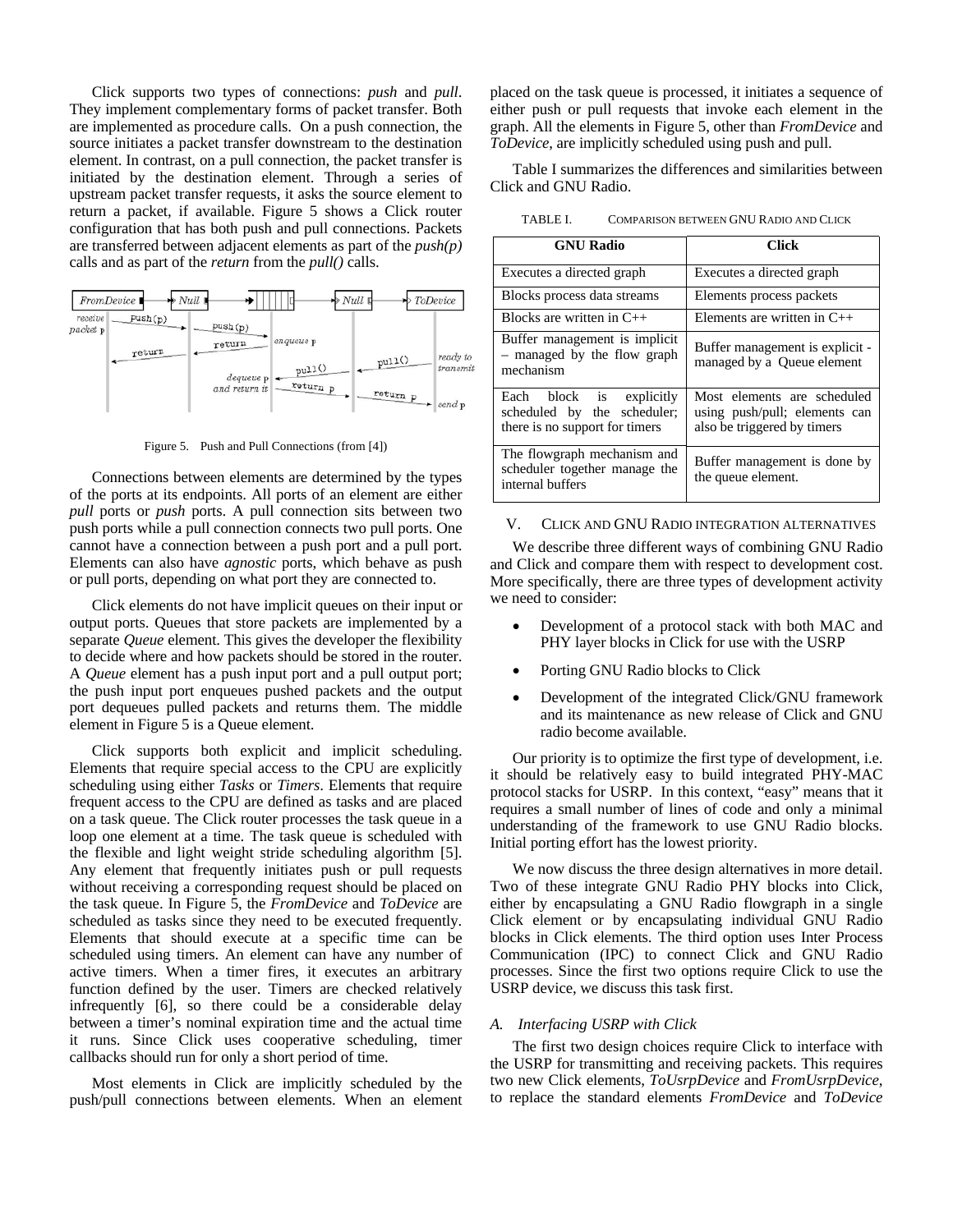that Click uses to communicate over the network. These elements can be developed in two ways. First, we can implement custom elements, using the USRP library to read from and write to the USRP. Alternatively, we can port the corresponding GNU Radio blocks to Click.

We chose the second option because these blocks, called *usrp\_source* and *usrp\_sink*, are similar to other GNU Radio blocks, so we can leverage our infrastructure for porting GNU Radio processing blocks. Specifically, the *FromUsrpDevice* and *ToUsrpDevice* elements must allocate the buffers needed for the GNU blocks and must then explicitly call the work function of the blocks. The *FromUsrpDevice* is a push element that pushes the data read from the USRP buffer to the next Click element in the directed graph. The *ToUsrpDevice* is a pull element that pulls data from the previous element in the directed graph and writes it to the USRP buffer. Both these elements are placed on Click's task queue. They implicitly schedule the other elements in the directed graph.

# *B. GNU Radio Flow Graph as a single Click Element*

We encapsulate a directed graph of GNU Radio blocks as a single Click element and the graph of blocks is executed when the Click element containing it is executed by Click. This approach requires porting GNU Radio's flowgraph mechanism and scheduler (Section II.B) to Click. This can be most easily done by using the Click *helper class* mechanism, which supports the implementation of non-element Click classes. In GNU Radio, the flowgraph mechanism, which includes the buffer allocation process, is implemented in Python; this needs to be ported to C++. The GNU Radio scheduler, which calls the work functions of the blocks in the flow graph, is already implemented in C++. The scheduler must be invoked for each execution of the Click element. The source in the flow graph must obtain its data from the previous Click element, while the sink should pass the processed data to the next Click element.

Once the flowgraph mechanism and scheduler are available in Click as helper classes, creating a Click element that encapsulates GNU Radio blocks is fairly simple. A first step is to pass the required blocks to the flowgraph mechanism during the initialization phase of the Click element so it can create the flowgraph; the required blocks can be identified from the existing Python scripts used in GNU Radio. The next step is to execute the scheduler on the flowgraph whenever a push/pull request is executed on the element. Figure 6 shows the directed graph in Click for an element that does GMSK modulation.

The effort involved in using this approach for the different forms of development can be summarized as follows:

- One-time effort to port the flowgraph and scheduler mechanisms and to port the *FromUsrpDevice* and *ToUsrpDevice* elements. New releases of GNU Radio or Click may require changes to the ported modules.
- Protocol stack developers must define their PHY layer as a GNU Radio flowgraph, which will be realized as a Click element. This requires writing code that passes the necessary blocks to the flowgraph mechanism. This approach does give the developer the flexibility to do cross layer optimizations.



Figure 6. GMSK Modulation in Click using Approach One

# *C. Each GNU Radio block as a separate Click Element*

An alternative design is to encapsulate each GNU Radio block as an separate Click element. In this approach, the flowgraph of blocks is represented as a directed graph of Click elements, and the GNU Radio block inside each Click element is scheduled when the element is executed by Click. For this to work, each Click element will have to handle buffer allocation, scheduling, and the exchange of data with other elements.

In GNU Radio, buffer allocation is handled by the flowgraph mechanism based on the input and output properties of the elements. In Click, each element will not only need to know the properties of its own block, but also those of the block encapsulated in the downstream element. This can be done by having elements pass buffer size information or pointers to the block. To execute the encapsulated block during a push/pull request, each element will need to explicitly call the work function of the block and update the buffer pointers. For this, the element will need to call the block's forecast functions to determine how much input the block can currently consume. Finally, push/pull requests transfer packets while GNU Radio blocks operate on streams. To deal with this mismatch, a stream class must be created so that the pointer to the output buffer of a block can be passed to the block encapsulated in the next element as its input buffer. The *GnuRadioStream* block in Figure 7 represents this stream class. This process must be repeated for every GNU Radio block that is ported.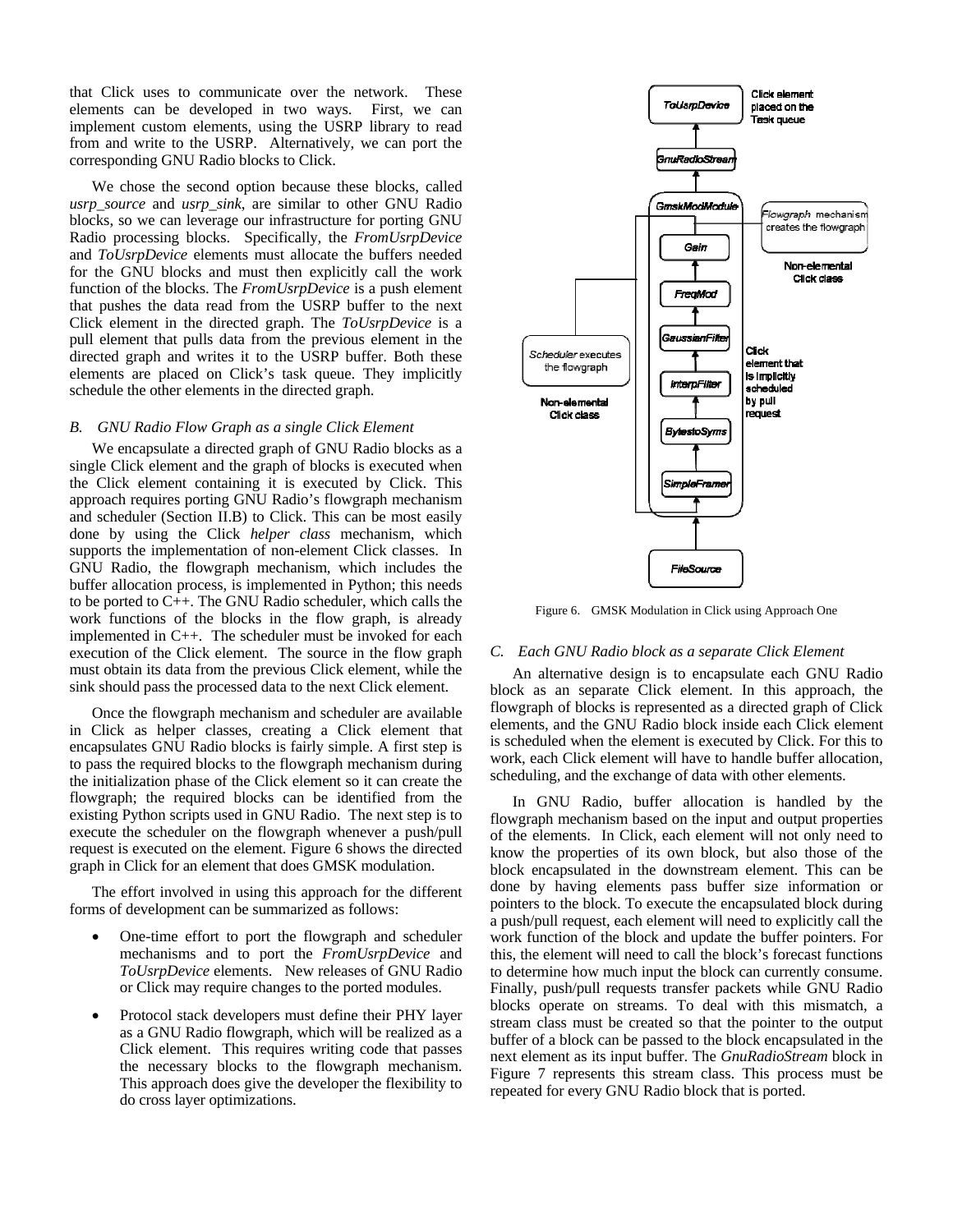For the three types of development, the effort involved can be summarized as follows:

- One-time effort to port the flowgraph and scheduler mechanisms and to build the *FromUsrpDevice* and *ToUsrpDevice* elements.
- Porting a new block involves writing a new Click element that encapsulates the block, allocating the buffer for the block, calling its work function and using the Click-USRP element as part of the flowgraph. This approach requires the developer to understand the GNU Radio scheduling and flowgraph mechanisms. Changes to Click or GNU Radio may require modifications to all ported blocks.
- A stack developer can use a directed graph of Click elements that encapsulate blocks along with "regular" Click element to implement PHY and MAC layer functionality. This gives the developer the opportunity to carry out cross layer optimizations.



Figure 7. Demodulation in Click using Approach Two

# *D. IPC between Click and GNU Radio processes*

Click and GNU Radio execute as individual processes with Click implementing a MAC protocol and GNU Radio performing PHY processing. The two processes communicate via pipes or message queues. This approach allows Click and GNU Radio to execute with minimal changes and porting effort. The Click element that communicates with GNU Radio as well as the python script that is run in the GNU Radio environment will need to setup the IPC primitives.

For the different types of development, this approach involves the following costs:

- One time effort to develop support in Click and GNU Radio to set up IPC.
- There is no porting effort for using PHY blocks.
- For a stack developer, this approach does not offer easy integration opportunities between MAC and PHY. There is effort involved in understanding and using appropriate IPC mechanisms to interface between Click and GNU Radio processes.

#### *E. Discussion*

Based on the above design analysis, we decided to implement the first approach, i.e. to embed a flowgraph of GNU Radio blocks into a single Click element. The advantage of this approach is that, once the scheduler and flowgraph mechanism have been ported to Click, writing a Click element that encapsulates a flowgraph of blocks is a simple, mechanical process. The first step is instantiating objects for the blocks and passing a vector of these object pointers to the flowgraph's connect function in the element's initialization function. The second step consists of a call to the flowgraph's start function to initialize the scheduler. The final step involves executing the scheduler on the blocks by calling the flowgraph's run function when the element is executed.

For the example in Figure 6, this requires the developer to write six lines of code to create the six blocks, six lines to add them to a vector, three lines to initialize and pass the vector to the flowgraph, and one line to call the flowgraph's run function to execute the scheduler – a total of sixteen lines of code. The functional behavior of the flowgraph and the scheduler is completely hidden from the developer.

In contrast, using and porting GNU Radio blocks in Click is much more cumbersome with the second approach. For each block, one needs to explicitly allocate the buffer and call the work function of the block to execute it. This requires knowledge of the buffer sizes of this block as well as the type of the block used in the downstream Click element to ensure appropriate buffer sizes. One also needs to understand the stream class to pass the processed data to the next element. This approach not only requires more coding, but also a deeper understanding of buffer management and block architecture.

 The first two approaches require similar effort when GNU Radio is changed, e.g. when the scheduler is modified. In the first approach, these modifications will need to be incorporated into the ported scheduler helper class in Click, while in the second approach, similar changes need to be made to the GNU Radio Blocks used in Click. The complexity of this process depends on the extent of modification made to GNU Radio.

With the third IPC-based approach, initial integration and dealing with new releases requires minimal effort: it only requires an understanding of IPC mechanisms. It does however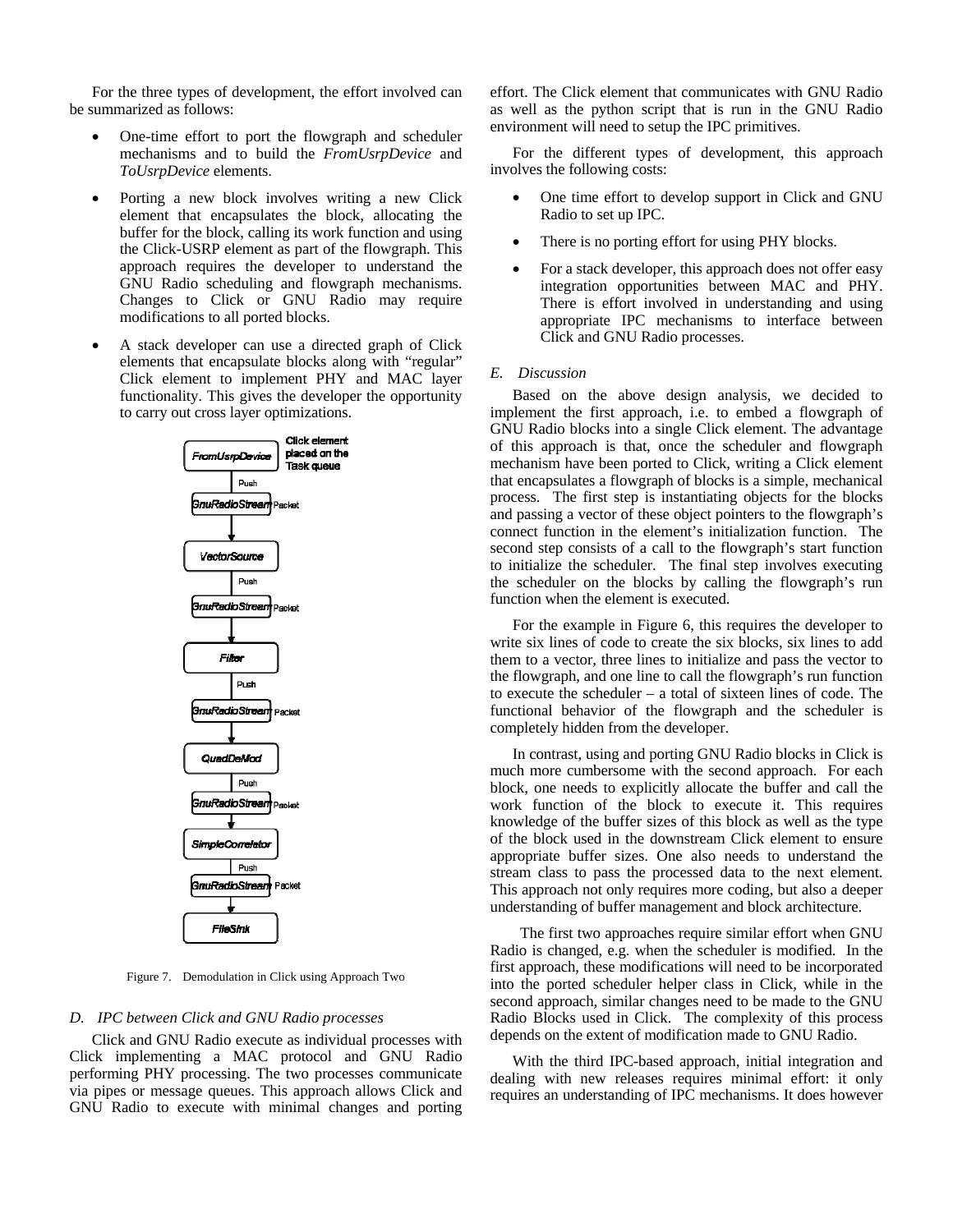have several disadvantages: developers of protocols need to become familiar with two frameworks (Click and GNU Radio), it is more difficult to implement cross-PHY-MAC layer interactions, and it is potentially less efficient since it requires inter-process communication.

#### VI. IMPLEMENTATION

We give a brief overview of our integrated Click-GNU Radio prototype and describe how it was used to implement a simple TDMA protocol.

#### *A. Implementation overview*

We implemented the integrated framework as described in Section V.B. Our implementation is based on Click version 1.4.3 and GNU Radio version 2.8.

We tested the implementation with a 2-node network consisting of two USRP boards connected to two PCs running Linux. We used the basic daughter TX and RX cards operating at 29.32MHz for transmission and reception of signals. Initially, the TX and RX cards on the two USRP boards were connected together using SMA cables connected to SMA tees to form a shared medium. The data rate was set to 100 KSamples/sec, the TX interpolation rate was 80, and the RX decimation rate was 160. These parameters are typical for the TX and RX basic daughter cards.

Our test application performed a simple file transfer. We observed during test runs that the first frame was always transferred correctly while later frames were often corrupted. We discovered that this problem was caused by the basic TX cards. Since the cards were designed for stream-oriented communication, they continue to transmit, even after all the data in the USRP transmit queue has been sent [7]. This transmission interferes with later frame transmissions by other nodes, often resulting in the corruption of those frames. Similarly, we had problems with packet sizes larger than 64 bytes, since they require multiple transmissions. Note that other USRP daughter cards, which became available after this work was completed, do support packet-based communication.

When the above test setup was modified to send and receive frames along independent path i.e. by directly connecting a TX card to the RX card on the other node and vice versa, the frame transmissions were found to be perfect as the receiver was always able to properly decode frames.

## *B. A simple TDMA MAC*

In order to test the functionality of our integrated framework, we implemented a simple Time Division Multiple Access (TDMA) protocol. The TDMA protocol divides the channel into time slots that are statically allocated to the nodes sharing the channel. Figure 8 shows the Click graph for the TDMA protocol. The graph of *FromUsrpDevice* to the *DataSink* is the receive path and the graph of *DataSource* to *ToUsrpDevice* represents the transmit path. The *ToUsrpDevice* element is scheduled using timers, so that it sends data to the USRP only in its time slot. At that time, it pulls a frame from the data source and transmits it. The *FromUsrpDevice* is

continuously placed on the task queue, as the RX daughter board constantly listens for transmissions on the medium.



Figure 8. TDMA protocol using the GNU Radio with Click platform

The *Demodulation* and *Modulation* elements in Figure 8 represent the Click elements that encapsulate PHY processing. We used the blocks from the GMSK (Gaussian Minimum Shift Keying) implementation in GNU Radio. Figure 6 shows the GNU flowgraph that was encapsulated in the Click element. The demodulation element consists of a low pass filter, an FIR filter, an integrate filter and a correlator. We used a very simple frame format. The frame has a nine byte header that includes an eight byte synchronization code (preamble) and a one byte destination address, a 54 byte payload and a one byte trailer pad. The one byte tail pad is used to ensure that the correlator recognizes consecutive frames correctly.

We tested the TDMA MAC using the 2-node set up described earlier. The test consisted of the nodes exchanging a text file. The nodes transmitted frames in alternating time slots. On the receive path, each node dumps the payload of the frame that has its address as the destination into a text file. We found that the TDMA protocol worked well. We tried different lengths for the time slot and found that the time slots needed to be fairly long, e.g. a second or longer. The reason is that the packets were scheduled by the OS and that the clocks on the two nodes were not synchronized well. The time slots could clearly be reduced by improving clock synchronization and by adding fine grain timers (see Section VII). These tests offer preliminary evidence that Click, augmented with GNU Radio blocks, can support MAC and PHY layer processing for software radios. Clearly a more thorough evaluation is needed of both the system's functionality, by implementing richer MAC protocols, and its performance.

## VII. DISCUSSION ON SYSTEMS ISSUES

We discuss the interactions between the integrated PHY-MAC framework and the rest of the system.

## *A. Protocol stack and application interactions*

In a normal network stack, the MAC protocol runs in the kernel as part of a complete protocol stack. GNU Radio, however, is a regular user-space process, subject to the OS scheduler. On the typical computer, the user runs several traditional applications (e.g., web browsers and e-mail clients) with which the SDR software will have to compete. This is likely to result in less predictable performance.

We also need to consider how an integrated PHY-MAC layer implemented in GNU Radio can interact with the other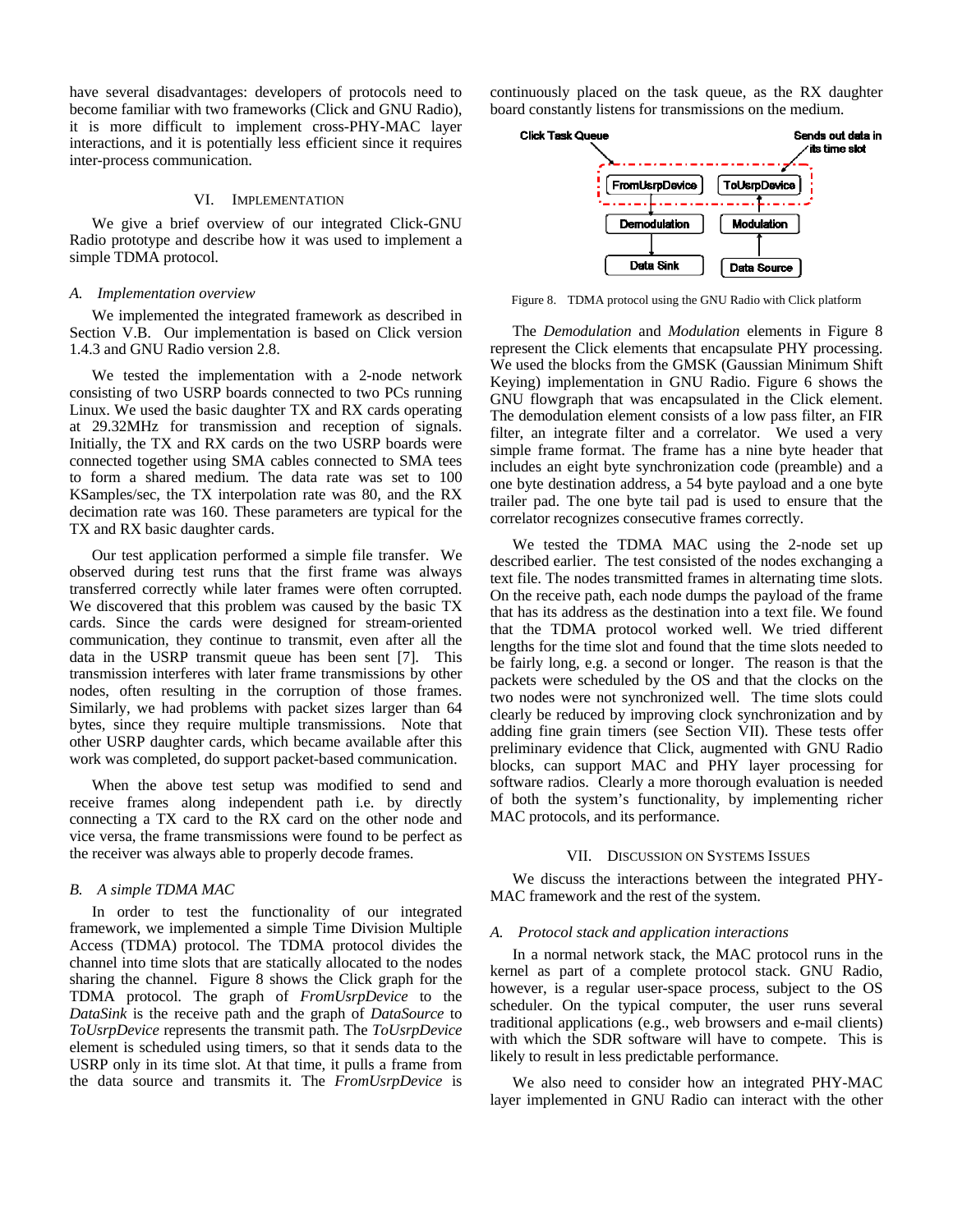protocol layers (IP and TCP/UDP, which typically run in the kernel). Figure 9 shows a possible configuration, using the TUN/TAP driver's TAP component which provides a virtual Ethernet net device [26]. This configuration involves several user-kernel crossing, which adds significant overhead. However, this configuration might be practical for low speed networks. An alternative is to move the entire protocol stack into user space, which would reduce the number of user-kernel crossings to one.



Figure 9. Possible integration of SDR software

Click can be executed in both user mode and kernel mode. Our integrated PHY/MAC framework was implemented in user-mode Click and it could use a configuration similar to Figure 9. However, by switching to kernel-mode Click, we could use a simpler configuration where PHY-MAC processing is done in the kernel, thus avoiding the extra user-kernel crossings. Note that this would result in a significant amount of in-kernel (PHY layer) processing, which may be undesirable, e.g. result in slow response times.

#### *B. Device support for MAC protocols*

Even with an appropriate software framework for MAC protocol implementation, there are a number of operations that are difficult or impossible to implement entirely in software on the host. The reason is that the USB is a relatively high latency, low bandwidth path that, combined with the generalpurpose OS on the PC, results in unpredictable delays between the host and the network. We started to explore offloading three MAC support functions to the USRP [11]: timers, packet buffering, and carrier sense. These functions could for example be implemented on the FPGA on the USRP.

**Timers**: While it is possible to implement timers on the host (e.g. as is done in Click), they are relatively coarse grained and the USB adds an additional unpredictable delay. An alternative is to use the FPGA on the USRP to implement timers that can be used to control events, such as the start of a packet transmission. The timers could also be used to associate timing information with events, e.g. the end of (an assumed) packet reception.

**Packet buffering:** The USRP uses a single FIFO for each transmit card. The FIFO holds a stream of samples and does not recognize packet boundaries. Packet-based communication could benefit from being able to store several packets on the

USRP. This might make it possible to pre-stage packets over the USB or to keep packets on the USRP for retransmission, thus reducing the USB load and delay.

**Carrier Sense:** Implementing carrier sense on the host introduces problematic delays. A first delay is associated with passing the samples from the USRP to the host over the USB. Moreover, when the host observes that the channel went idle, there is a delay associated with asking the USRP to start transmitting a packet. These delays can be avoided by implementing carrier sense on the USRP.

The above functions will make it possible to control timing more precisely and to reduce some delays. This will become more important as timing requirements become tighter, i.e. as transmission rates go up. Note that in an architecture that relies on a general-purpose host for PHY processing, certain delays are unavoidable. For example, there will always be a significant delay between when a packet is received and when the host can act on it. The reason is that the data needs to be streamed over an I/O bus (e.g. USB) and PHY layer processing must be completed. This means that there will always be a non-trivial latency associated with a receive-transmit packet sequence, e.g. RTS-CTS or DATA-ACK. This delay will shrink as technology improves (faster buses and CPUs).

## VIII. RELATED WORK

We briefly discuss related work in three areas: SDRs, software frameworks for SDRs, and MAC protocols for SDRs.

Early SDRs include SPEAKeasy [12][13] and RDRN [14]. They were mostly designed to meet the requirements of the military, i.e. the rapid deployment of radio systems in mobile and dynamic environments. They had substantial dedicated computational power to support physical layer processing in software. Bose, et al., explored a different style of SDR: they use a relatively simple device and rely on an off-the-shelf shelf PC for processing [15]. This approach was commercialized by Vanu Inc, and has also been explored by others [16][17]. More recently, several research groups have developed SDR hardware for use in the NSF NeTS ProWin program. The hardware ranges from simple PC cards (USRP [20]) to more aggressive stand-alone hardware (KU Agile Radio [21]).

Developing software for SDRs is a challenging problem both because of the computational demands of PHY processing and the diversity of SDR hardware. As a result, people have developed environments that encourage modular software development, thus encouraging code reuse and code sharing. The US military developed the Joint Tactical Radio System (JTRS) Software Communications Architecture (SCA) as a standard [20]. Virginia Tech has developed an open source implementation of SCA (OSSIE [21]) and several companies market products that support SCA. We use the GNU Radio framework, which has support for the USRP.

A final area of related work is research on building MAC protocols for SDRs. Pant et al. [1] implemented a slotted ALOHA protocol with GNU Radio as the PHY. They replaced the MAC and PHY layers with a custom MAC based on slotted ALOHA and PHY using GNU Radio. The MAC and PHY communicate via UNIX domain sockets. Ethernet frames are